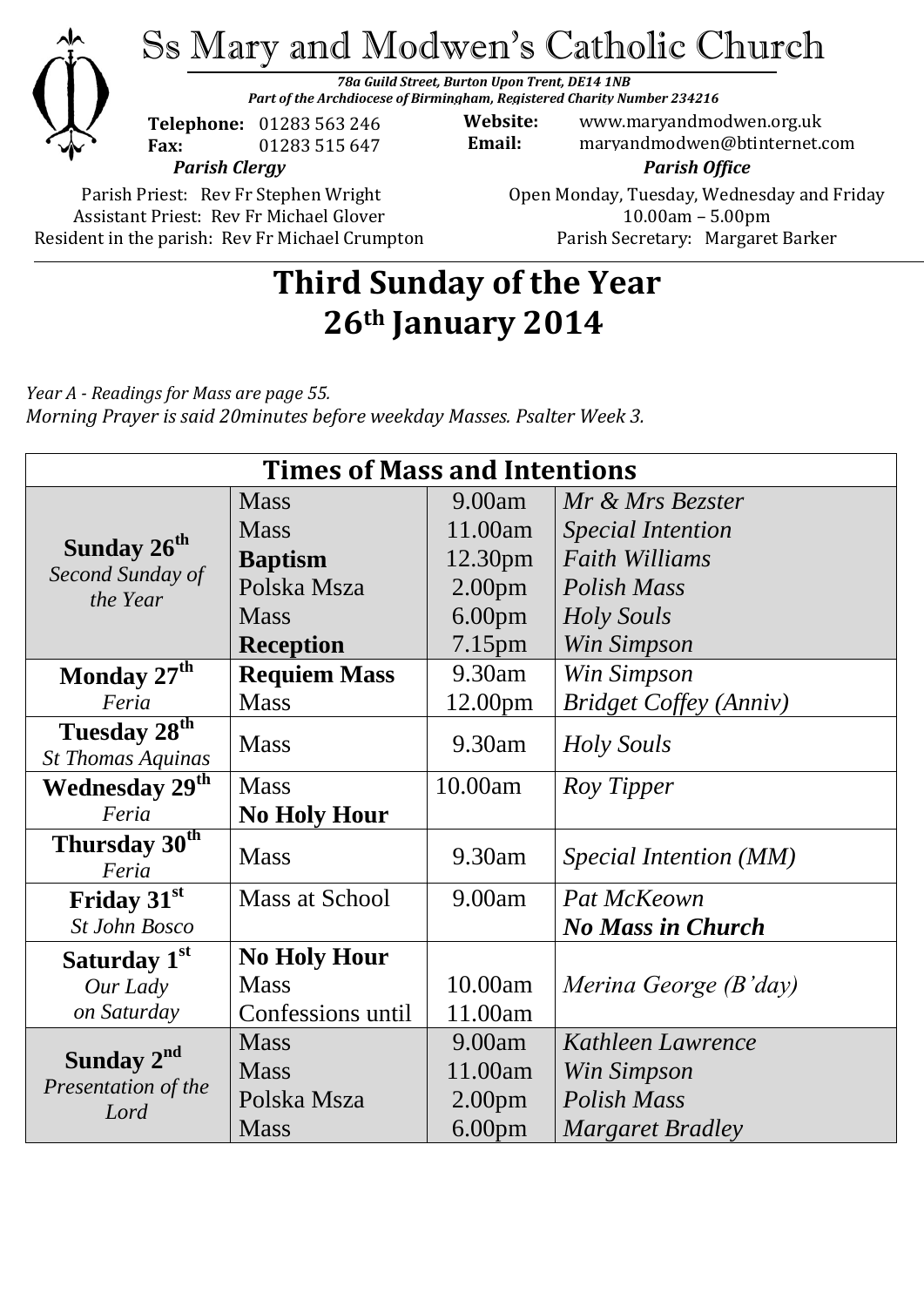### **Please pray for all the sick and housebound of the Parish:**

Kathleen Benson, David Hughes, Eileen Lee, Pat Bolton, Mary Burnside, David Hastilow, Maureen & Sidney Parker, Irene Hill, Olive Wilson, Eve Goode, Sarah Pursglove, Marjorie Staley, Marie Gibson, Martin Halligan, Martin Goddard, Merlin Joseph, Mary Hyde, Baby Katie, Betty Gould, Michael Wright, Tony Kerr-Delworth, Fr Bernard Shaughnessy, Mary Conway, Baby Tomasz Weedon, Kay Elizabeth Webster, Kirsty Freeman, Peter Hunt, Jonjo Finnegan, Michael Cobley, Russ Simpson, Brian Baldock, Joe & Marg Emery, Baby Niamh Rodriguez, Sylvia Breen, John Wain, Fr Rob Taylerson, Bob Holland, David Priest, Baby James Kersey, Baby Elsie Mae Freeman, Jean Jackson, Sr Mary Lobo, Anne Cope, Alastair Furness, Jim Riley, Damian Walsh, Arthur Walsh, Thomas McHugh, Pete & Sue Hughes, Cillie Doyle, Viv Saunders, Janet Stanley, Roz Fleetwood.

### **Lord Grant Eternal Rest to those who have died recently:**

Win Simpson who will be received into Church on Sunday 26<sup>th</sup> January at 7.15pm and whose Requiem Mass is on Monday  $27<sup>th</sup>$  January at 9.30pm. Wayne Fotheringham.

**Offertory Collection:** £343.88 (non Gift Aid); £393.95(Gift Aid) Standing orders £460 (Gift Aid) thank you for your generosity.

Building & Development Fund – £317.75 Building & Development Fund running total: £37,437.21

This Weekend – Second Collection – Building & Development Fund Next Weekend – Retiring Collection – Pro-Life 9<sup>th</sup> February – Second Collection – Building & Development Fund

### **For Next Sunday 2<sup>nd</sup> February: -READERS and Seminarians of the Diocese:**

C Pickering, R Taylor, S Bower-Khan **EUCHARISTIC MINISTERS** Sunday – Rev Fr Julian Booth

R Scott, J Joseph, J Fisher Monday – Rev Fr Brian Boyle J Dawe, J Gibson **Tuesday – Rev Fr Michael Brandon** W Moloney, L Farrington, K Farrell Wednesday – Rev Fr Laurence Brassil

Rose & Beckie/Mena & Denis/John & Cathy Friday – Very Rev Canon Gerald Breen **CASHIERS** Saturday – Rev Fr Patrick Brennan Mary & Graham Sunday Next – Rev Fr Noel Breslin

### **CHURCH CLEANING**

Anne & Margaret

### **FLOWERS**

Irene & Monica

### **PIETY SHOP**

Sarah & Marc, Anne, 6pm on Request

# **Please Pray for the Priests**

**TEA & COFFEE** Thursday – Rev Fr Peter Brealey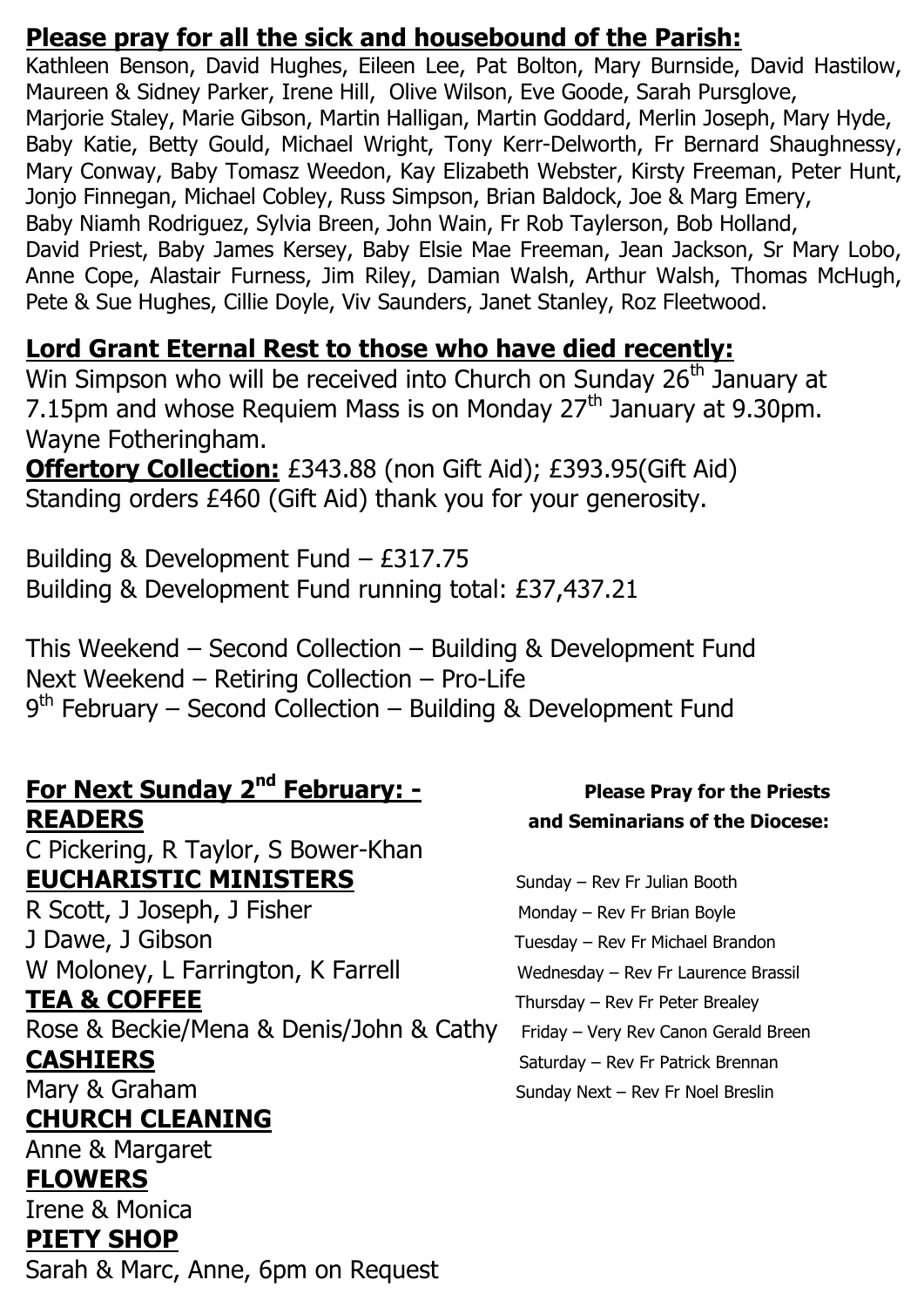**SATURDAY MORNING EXPOSITION:** Please note Mass will be at 10am as usual but there is no Exposition this week.

**FEAST OF THE PRESENTATION OF THE LORD:** Next Sunday we keep the feast of the Presentation of the Lord. Readers will find the readings on page 148 of the Mass Books at the back of Church. The feast is the Traditional Day when all Religious renew their vows as we ask the Lord's blessing on all the Religious in our Diocese. May they be blessed by the Lord and know his strength as they live out their vocations.

**LIFE:** The retiring collection next week will be for Life. There are flyers at the back of Church explaining some of the work carried out by Life. For information about being involved in our local Life group please contact Anne Ward 01283 813631.

**LIFE DONATION BOX:** At the back of Church there is a Life Donation Box. The donations will be used by the Burton Life Group to provide "welcome packs" for needy mothers to be and mothers with small babies. The following items will be gratefully received: Baby grows/Vests, Knitted Cardigans, Nappies, Nappy Cream, Baby Wipes, Baby Lotion, Shop tokens towards baby formula milk.

**FLOWER ARRANGERS** We are very grateful to all the volunteers who help with the flowers and helping make the Church look so beautiful. We are always looking for willing volunteers to help at a time convenient to you. You need not be an expert, just willing to learn. If anyone is interested in helping please let the priests or parish office know. Thank you.

**PRAYER CARDS FOR VOCATIONS** are available at the back of Church. Pray each day for a seminarian including Alex Taylor from this parish currently studying at Valladolid.

**PARISH LOTTERY:** Last week 122 numbers played. Winning Number - 118, Mary Machin - £61.00. Congratulations, your cheque can be collected this weekend.

**200 CLUB:** Prizes for December 2013 are:  $1<sup>st</sup> - 170$  – Fr Michael Glover, 2<sup>nd</sup> – 148 – Fr Stephen Wright, 3rd – 34 – Mrs Caren Pickering. December Prizes can be collected and subscriptions for 2014 can paid after **ALL** the Masses **TODAY**. You can of course, place subscriptions in an envelope marked with your NAME & NUMBER & hand in at the presbytery, if you so wish. There are quite a few numbers not yet taken up. So if you would like to subscribe, please see Mike Pearson on either of these two dates. The subscription is £1 per month, with monthly prizes of £50, £20 and £10.

**SVP:** The SVP thank you very much for your generous donations of soup, the cupboard is now full. We will make a further request when more donations are needed and we are very grateful for all your support.